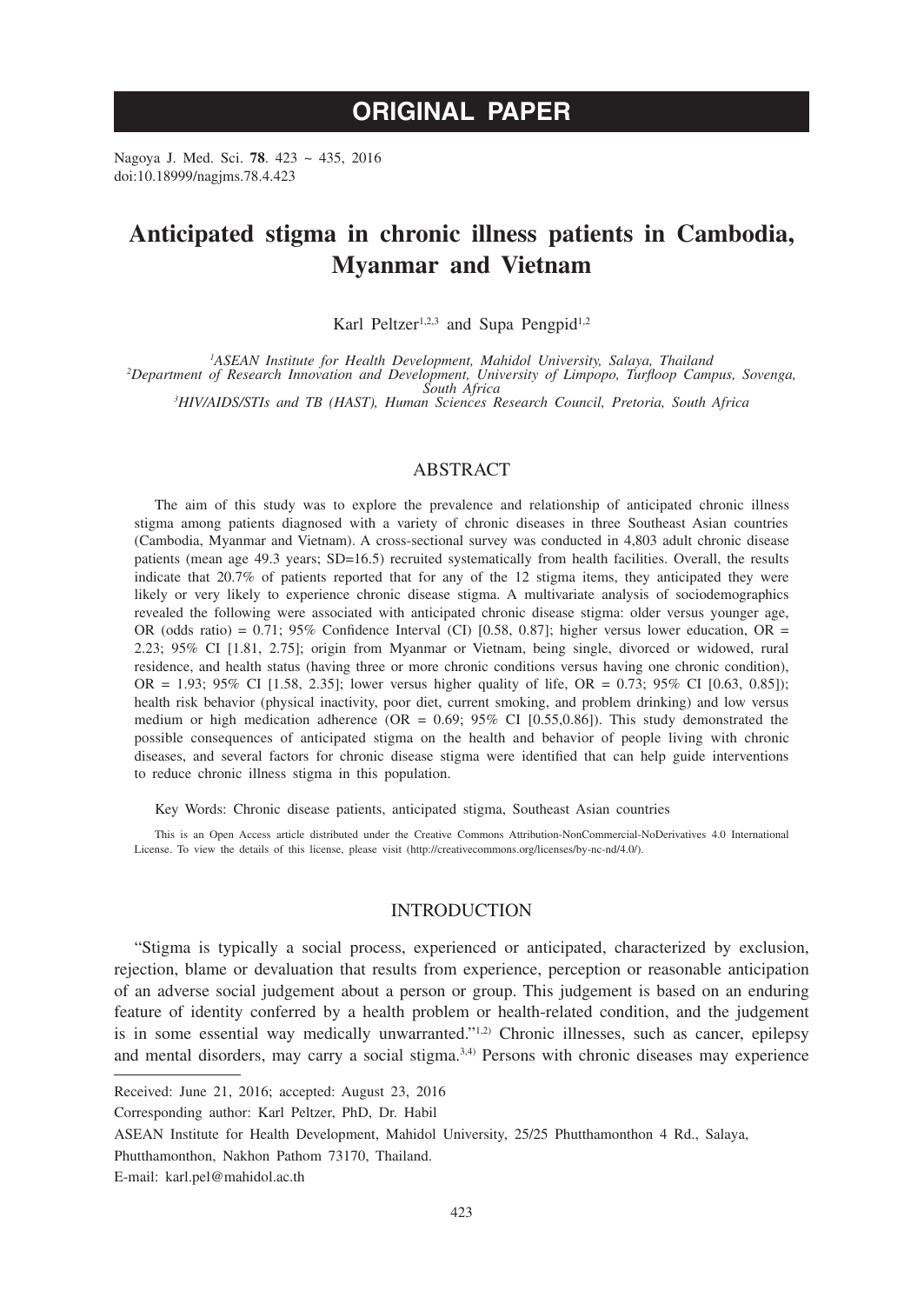stigma from friends or family members, employers, or healthcare workers.<sup>5-8)</sup> Anticipated stigma has been associated with negative health outcomes.<sup>5,9,10)</sup> In addition, people with chronic illnesses (e.g., diabetes, inflammatory bowel disease, and asthma) who internalized stigma and experienced stigma from healthcare workers anticipated greater stigma from healthcare workers and in turn, accessed healthcare less.<sup>11)</sup>

Various qualitative and quantitative studies identified chronic illness stigma for specific chronic illnesses, including chronic back pain,<sup>12)</sup> cancer of the breast,<sup>13)</sup> cancer of the colon,<sup>10</sup> chronic migraines,<sup>14)</sup> chronic obstructive pulmonary disease (COPD),<sup>15)</sup> cirrhosis,<sup>16)</sup> chronic pain,<sup>17)</sup> epilepsy,<sup>18)</sup> mental illness,19,20) and Parkinson's disease.21) The prevalence of (anticipated or perceived) chronic illness stigma ranged from  $13.5\%$  (22.1% in developing and  $11.7\%$  in developed countries) in 16 World Health Survey countries,<sup>22)</sup> 14.8% in 12-month mental disorder patients,<sup>22)</sup> 38% in chronic pain patients<sup>17)</sup> and 89% among cirrhosis patients.<sup>16)</sup>

Factors associated with (perceived or anticipated) chronic illness stigma included the following: 1) sociodemographic factors, such as younger age, $16,23$  low education, being married/living with someone and being unemployed;<sup>22)</sup> 2) poor health status and well-being, such as depression and anxiety,<sup>5,16)</sup> low self-esteem,<sup>17,23)</sup> poor quality of life,<sup>11,16,22,23)</sup> and more than one chronic condition;<sup>22)</sup> 3) health risk behaviors, such as alcohol use,<sup>16)</sup> and 4) poor adherence to chronic disease medications.24,25)

Chronic diseases, such as cardiovascular disease (CVD), diabetes, hypertension, chronic obstructive pulmonary disease (COPD), cancer, kidney disease, or musculoskeletal disorders, are commonly reported among the aging population in Southeast Asian countries, including Cambodia, Myanmar and Vietnam.26-33) There is a need to investigate "the degree to which people living with chronic illnesses anticipate stigma, better understand the processes by which anticipated stigma contributes to the health and behavior of people living with chronic illnesses, and compare the extent to which people living with different types of chronic illnesses anticipate stigma."5) Therefore, the aim of this study was to estimate the prevalence and relationship of anticipated chronic illness stigma among patients diagnosed with a variety of chronic diseases in three Southeast Asian countries (Cambodia, Myanmar and Vietnam).

#### MATERIALS AND METHODS

#### *Sample and procedure*

In each Southeast Asian country (Cambodia, Myanmar and Vietnam), a cross-sectional survey was conducted in rural and urban health facilities with out-patients with chronic diseases. The sample size included at least 800 people from rural health facilities and 800 individuals from urban health facilities in each country. Urban or rural designations were based on the area in which the health facilities were located, i.e., metropolitan areas (urban) and non-metropolitan areas (rural). The health facilities in urban areas and those in rural areas were conveniently selected. In Cambodia, Chbar Ampov and Boeng Kok Health Center, located in Phnom Penh and Kampong Cham provincial town, were selected as urban primary healthcare settings  $(N=575)$ . Skun health center in Kampong Cham and Pouk Health Center in Siem Reap were selected as rural health facilities  $(N=1,017)$ . In Myanmar, the study was conducted in Kyauktan Township utilizing one maternal and child health (MCH) center for the urban population (N=800) and 4 health centers for the rural population (N=800). In Vietnam, the data were collected from 20 health facilities (13 urban areas, N=760 and 7 rural areas, N=840) in 11 districts of 3 Northern provinces.

Every eligible patient (18 years and older who had been treated for a chronic disease in the past 12 months) was selected from the health facility, using a convenient sampling procedure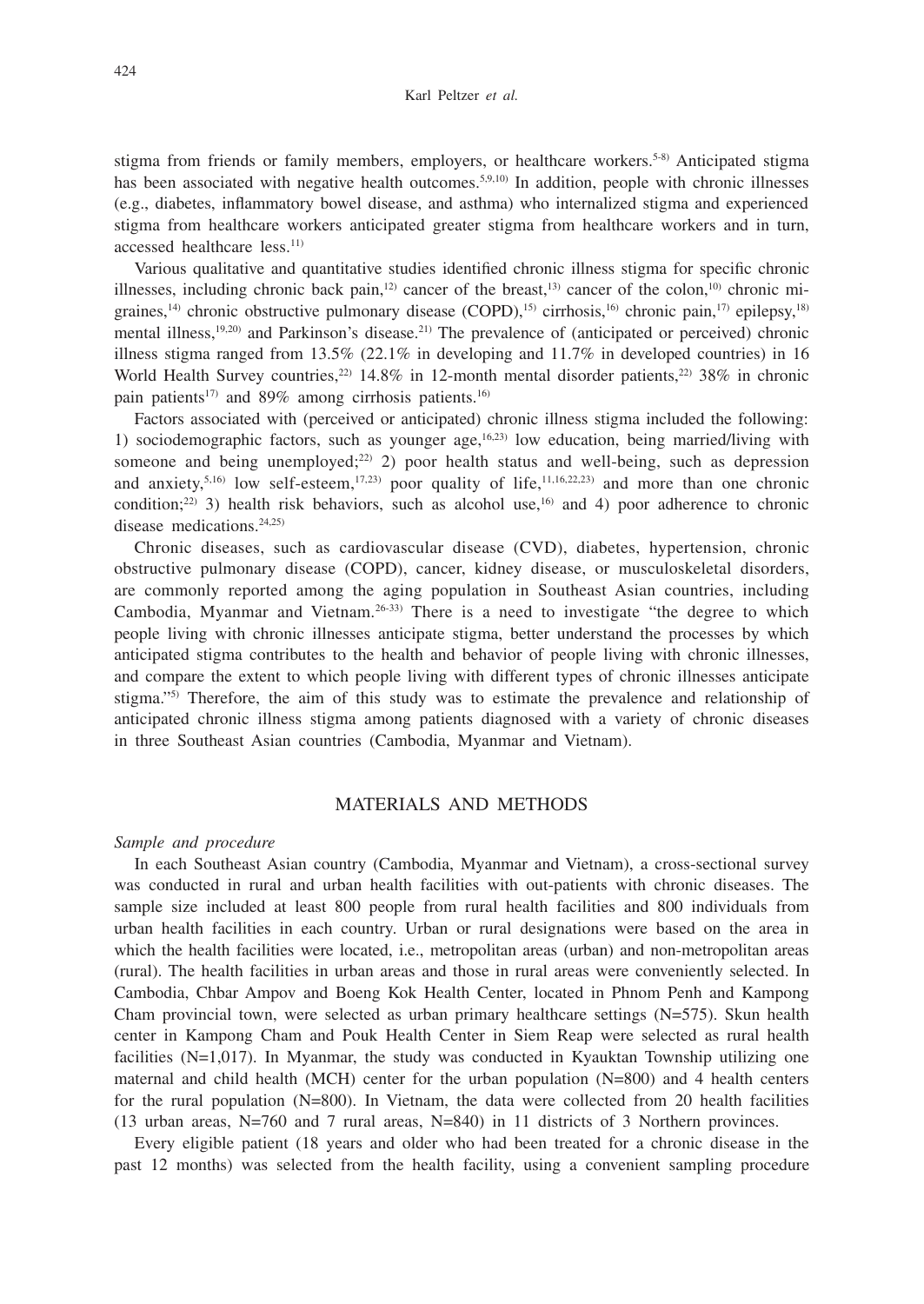(consecutively selecting every out-patient visiting the health facility).

Trained research assistants conducted interviews with the patients using structured questionnaires after informed consent was obtained. We recruited all of the patients who accessed the services of the selected health facilities for their treatment with some inclusion criteria, including adult patients with a minimum age of 18 years who have been treated in the past 12 months for any of the 21 chronic conditions, such as asthma, chronic obstructive pulmonary disease (COPD), diabetes mellitus, hypertension, dyslipidemia, coronary artery disease, cardiac failure, cardiac arrhythmias, stroke, arthritis, cancer, gout and other musculoskeletal conditions, such as chronic backache, Parkinson's disease, liver disease, kidney disease, thyroid disease, stomach and intestinal diseases, epilepsy and mental disorders.<sup>34)</sup> The questionnaire had been translated and back-translated by certified translators into the study languages, Burmese, Khmer, and Vietnamese. In each country, the questionnaire was pre-tested for validity on a sample of 20 patients, who did not form part of the final sample. The research study was conducted in compliance with the Helsinki Declaration. In Cambodia, the National Ethics Committee for Health Research of the Ministry of Health (Reference no: 0225NECHR); in Myanmar, the Research and Ethical Committee of University of Medicine 1, Yangon; in Vietnam, the Committee of Research Ethics of Hanoi School of Public Health; and in Thailand, the Committee of Research Ethics (Social Sciences) of Mahidol University (COA. No.: 2014/193.0807) approved the study protocol.

#### *Measures*

*Anticipated stigma* was assessed with the Chronic Illness Anticipated Stigma Scale (CIASS).<sup>5)</sup> The 12-item CIASS consists of the following three sub-scales: 1) stigma from friends and family members, 2) work colleagues and 3) healthcare workers (see detailed items in Table 2). Response options range from 1=very unlikely to  $5=$ very likely.<sup>5)</sup> The chronic disease stigma index (total anticipated stigma score) is calculated by adding up all items. The Cronbach alpha for the CIASS in this study sample was 0.91.

*Quality of life* was assessed with the World Health Organization Quality of Life (WHOQol)-8 consisting of eight items that were derived from the WHOQOL-Bref.35) The summative model (derived from the summing of the scores of the 8 items) was used in this study to generate an index. The Cronbach alpha for the WHOQol-8 was 0.89 in this sample.

*Physical activity* was assessed with the General Physical Activity Questionnaire (GPAQ).<sup>36)</sup> This measure collects information on physical activity in three domains (activity at work, travel to and from places, and recreational activities). The questionnaire also assesses vigorous and moderate activities performed at work and for recreational activities.<sup>37)</sup> Total physical activity scores from the GPAQ were used to divide participants into the following 3 groups: inactive, moderately active, and highly active.36)

*Diet*. The diet instrument asks about the following 7 food habits: fast food, fruits/vegetables, sweet drinks, protein, chips/crackers, desserts, and fats eaten during the last 7 days.<sup>38)</sup> Using these 7 items, a dietary total score was calculated by summing the scores from the 7 variables, resulting in a scale ranging from 0 (best dietary habits) to  $14$  (poorest dietary habits).<sup>38)</sup>

*Tobacco use* was assessed with the following four questions: 1) "Do you currently smoke any tobacco products, such as cigarettes, cigars or pipes?" [if yes, then 2) "Do you currently smoke tobacco products daily?"]; 3) "Do you currently use any smokeless tobacco, such as *snuff*, *chewing tobacco*, *betel?*" and [if yes, then 4) "Do you currently use smokeless tobacco products daily?"]. Response options were "yes" or "no".<sup>39)</sup>

*Problem drinking* was assessed with the Alcohol Use Disorder Identification Test (AUDIT)-C, using a cut-off score of four for problem drinking.40) The Cronbach alpha for the AUDIT-C was 0.81 in this sample.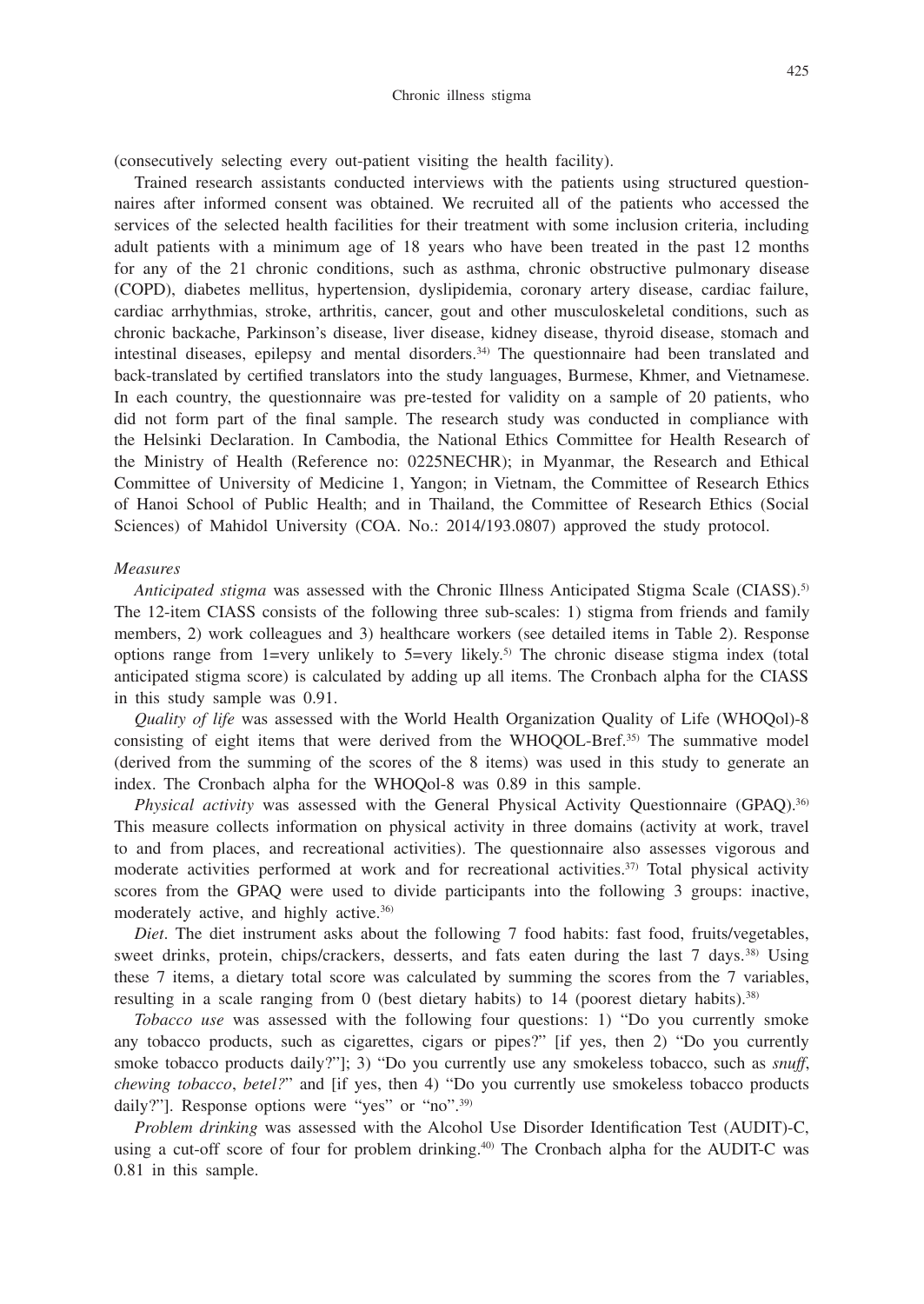The *Hospital Anxiety and Depression Scale* (HADS)<sup>41)</sup> was used to assess anxiety (7 items) and depression (7 items). Scores of 11 or higher were used as cut-offs for anxiety and depression as recommended by Zigmond and Snaith.41) HADS subscales were internally reliable (Cronbach alpha for anxiety: 0.73; Cronbach alpha for depression: 0.71).

The *Morisky Medication Adherence Scale (MMAS)* was used to assess medication adherence for specific chronic illnesses.42) The MMAS consists of 8 items, e.g., "Do you feel hassled by sticking to your treatment plan?" Response options are yes/no for items 1 to 7 and a 5-point Likert response for the last item. Scores obtained from this scale range from 0 to 8, with higher scores indicating higher adherence; scores less than 6 were classified as low adherence, scores of 6 to less than 8 as medium adherence, and scores of 8 as high adherence.<sup>42)</sup>

*Sociodemographic information* included age, sex, country, formal education, marital status, employment status, and residency status.

#### *Data analyses*

The data were analyzed using IBM SPSS (version 20.0) (Chicago, IL, USA). The proportion of anticipated stigma was calculated as a percentage, and means and standard deviations were used for anticipated stigma. Differences in proportions were analyzed with Pearson Chi-square tests, and Student's t tests were used for differences between two means. Principal component analysis with varimax rotation was used to identify the factor structure of the CIASS. Multivariate logistic regression analysis was performed to calculate the odds ratios and confidence intervals to determine the associations between the independent variables of sociodemographics, health risk behaviors, chronic conditions, mental health, and the dependent variable = anticipated chronic disease stigma (median of a score of 21 or more=coded as 1 and a score of <21 coded as "0"). All variables (sex, age, country, education, marital status, geolocality, chronic conditions, quality of life, physical inactivity, poor diet index, depressive symptoms, problem drinking, current smoking, current smokeless tobacco use, and medication adherence) statistically significant at the  $p < 0.05$  levels in bivariate analyses were included in the multivariable model. Statistical significance was set at the 5% level. Potential multi-collinearity between variables was assessed with variance inflation factors, none of which exceeded the recommended critical value of 4.0.

# RESULTS

#### *Sample characteristics and prevalence rate of anticipated stigma*

The total sample included 4,803 adults (1,602 in Cambodia, 1,600 in Myanmar and 1,601 in Vietnam), the mean age was  $49.3$  years (SD=16.5), the range was  $18-101$  years, and  $69.6\%$ were female. In the three study countries, all study participants approached agreed to participate (response rate=100%). More than half of the participants  $(58.8%)$  were 46 years or older, and 54.5% had been diagnosed with at least one chronic disease in the past 12 months. The educational level of most participants (77.8%) was lower than secondary school education, and 55.4% lived in rural areas. Overall, 20.7% reported on any of the 12 stigma items to anticipate likely or very likely to experience chronic disease stigma (Table 1).

The principal component analysis with varimax rotation yielded three components having eigenvalues greater than one, accounting for 79.7% of the variance. The first factor (health care workers) explained 51.3%, the second factor (friends and family) 17.9% and the third factor (work colleagues) 10.4% of the variance. Anticipated stigma ratings seem higher regarding friends and family than for work colleagues and health care workers (Table 2).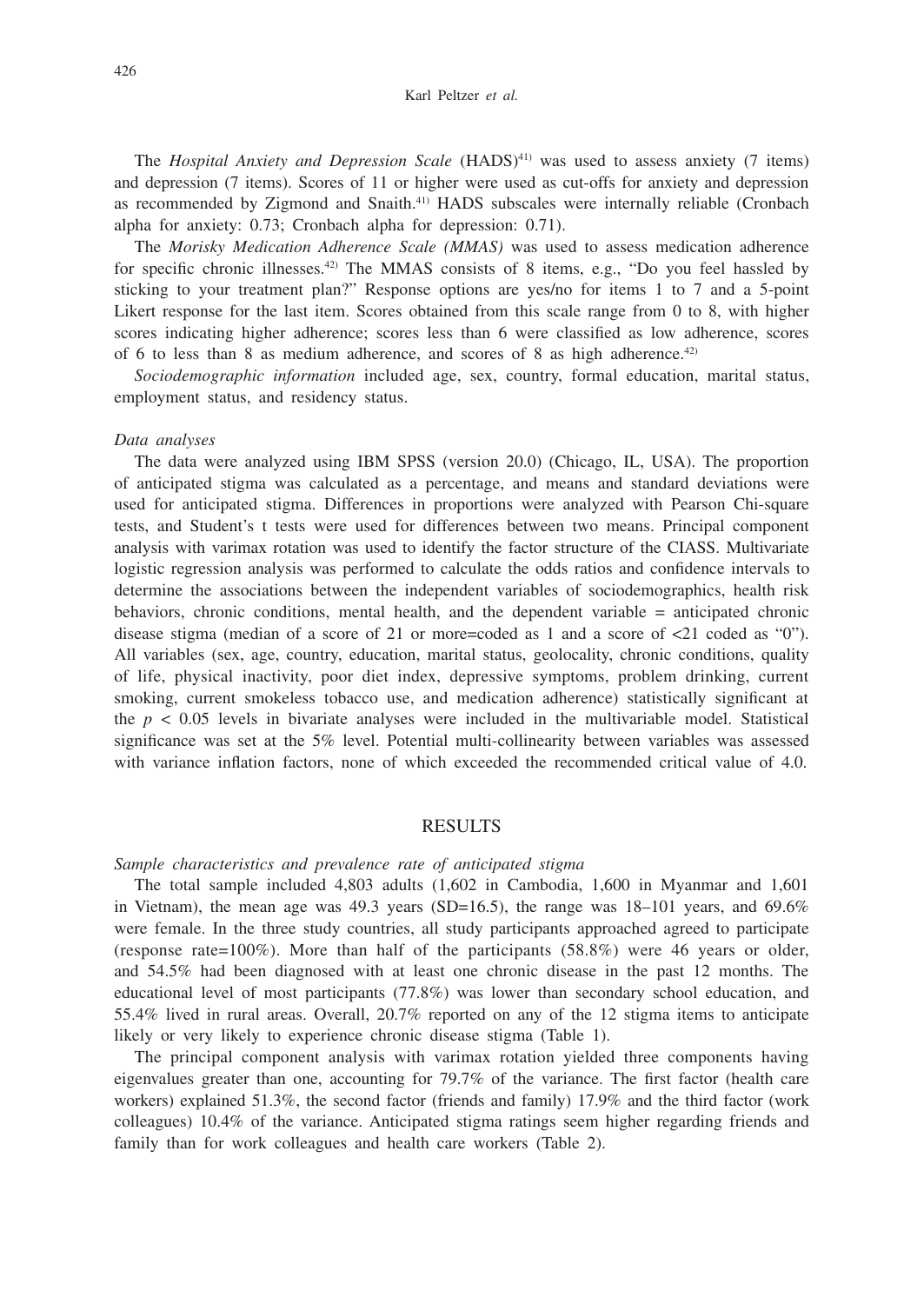| Variable                | Sample                     | Stigma (Likely or very likely) |  |  |
|-------------------------|----------------------------|--------------------------------|--|--|
|                         | N $(\%)$                   | N $(\%)$                       |  |  |
| All                     | 4,803                      | 993 (20.7)                     |  |  |
| Age (in years)          |                            |                                |  |  |
| $18 - 45$               | 1,917(41.2)                | 421 (22.0)                     |  |  |
| $46 - 60$               | 1,517 (32.6)               | 326 (21.5)                     |  |  |
| $61 - 101$              | 1,216 (26.2)               | $210(17.3)$ **                 |  |  |
|                         | $153$ missing <sup>1</sup> |                                |  |  |
| <b>Sex</b>              |                            |                                |  |  |
| Female                  | 3,314 (69.6)               | 599 (18.1)                     |  |  |
| Male                    | 1,447 (30.4)               | 381 (26.3)***                  |  |  |
|                         | $42$ missing <sup>3</sup>  |                                |  |  |
| Country                 |                            |                                |  |  |
| Cambodia                | 1,602(33.4)                | 193 (12.0)                     |  |  |
| Myanmar                 | 1,600(33.3)                | 232 (14.5)                     |  |  |
| Vietnam                 | 1,601(33.3)                | 568 (35.5)***                  |  |  |
| Education               |                            |                                |  |  |
| Grade 0-5               | 1,650 (34.4)               | 251 (15.2)                     |  |  |
| Grade 6-11              | 2,080 (43.4)               | 426 (20.5)                     |  |  |
| Grade 12 or more        | 1,066 (22.2)               | 316 $(29.7)$ ***               |  |  |
|                         | $6 \text{ missing}^3$      |                                |  |  |
| Marital status          |                            |                                |  |  |
| Single/divorced/widowed | 1,249 (26.4)               | 286 (22.9)                     |  |  |
| Married/cohabiting      | 3,478 (73.6)               | 684 (19.7)*                    |  |  |
|                         | 76 missing <sup>3</sup>    |                                |  |  |
| Employment status       |                            |                                |  |  |
| Not employed            | 2,556 (55.4)               | 474 (17.9)                     |  |  |
| Part-time employed      | 723(15.1)                  | 117 (16.2)                     |  |  |
| Full-time employed      | 1,415 (29.5)               | 400 (28.3)***                  |  |  |
|                         | 19 missing <sup>3</sup>    |                                |  |  |
| Geolocality             |                            |                                |  |  |
| Rural                   | 2,657(55.4)                | 539 (20.3)                     |  |  |
| Urban                   | 2,135 (44.6)               | 452 (21.2)                     |  |  |
|                         | 11 missing <sup>3</sup>    |                                |  |  |
| Chronic conditions      |                            |                                |  |  |
| One                     | 2,605(54.5)                | 545 (20.9)                     |  |  |
| Two                     | 1,358 (28.4)               | 254 (18.7)                     |  |  |
| Three or more           | 820 (17.1)                 | 190 (23.2)*                    |  |  |
|                         | $20$ missing <sup>3</sup>  |                                |  |  |
| Quality of Life         |                            |                                |  |  |
| Low                     | 2,174 (45.8)               | 479 (22.0)                     |  |  |
| Medium                  | 491 (10.3)                 | 102 (20.8)                     |  |  |
| High                    | 2,085 (43.9)               | 399 (19.1)                     |  |  |
|                         | 53 missing <sup>3</sup>    |                                |  |  |

**Table 1** Sample characteristics and anticipated chronic disease stigma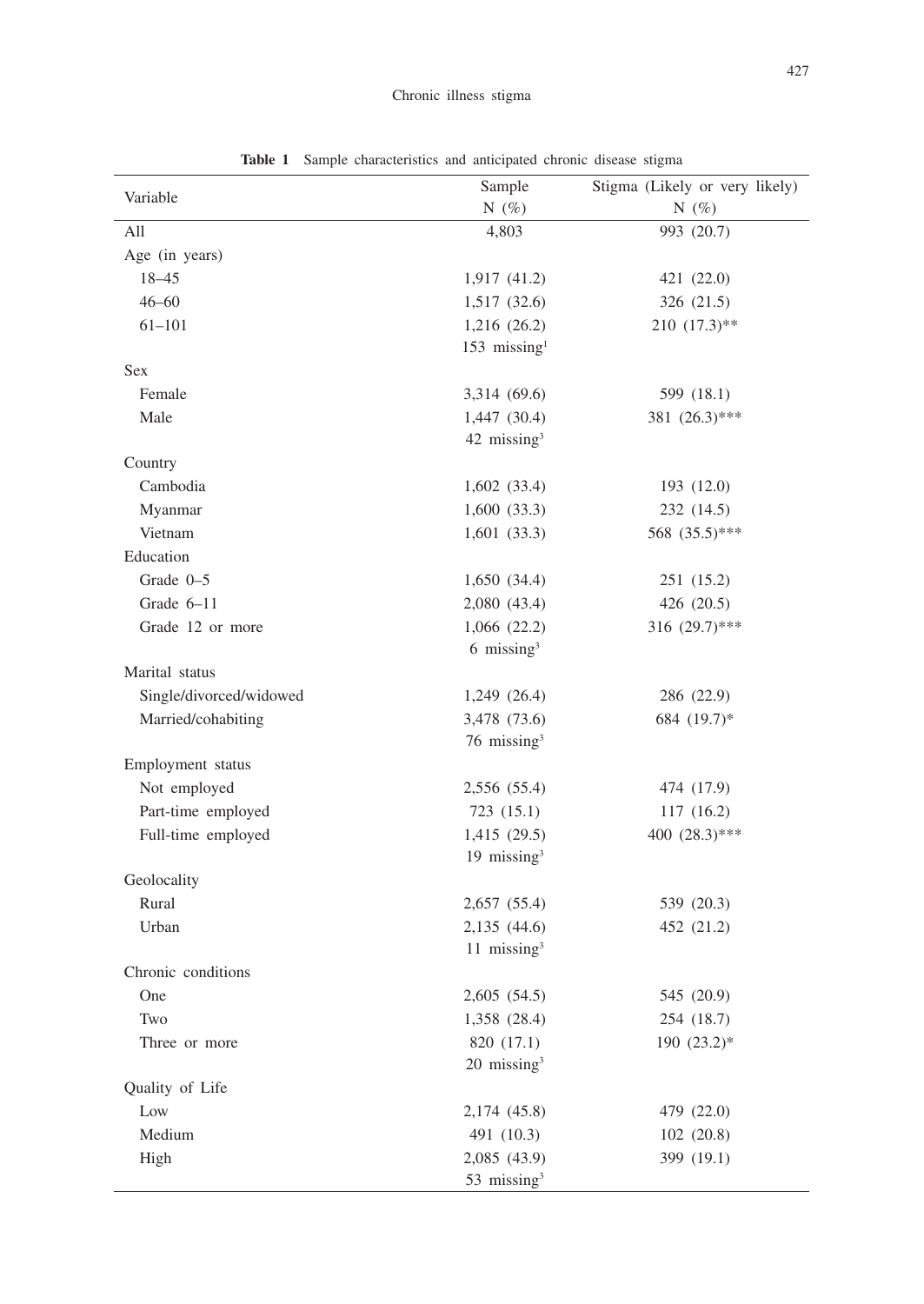| Physical inactivity           | 1,485(30.9)                | 306 (20.6)         |
|-------------------------------|----------------------------|--------------------|
| Anxiety symptoms              | 803 (17.0)                 | $248$ $(30.9)$ *** |
| Depression symptoms           | 1,843(39.1)                | 348 (18.9)***      |
| Problem drinking              | 445 (9.3)                  | $132(29.7)$ ***    |
| Current smoking               | 752 (15.8)                 | 173 (23.0)         |
| Current smokeless tobacco use | 683 (14.5)                 | 99 $(14.5)$ ***    |
| Medication adherence          |                            |                    |
| Low                           | 2,173(50.1)                | 605 (27.8)         |
| Medium                        | 1,579 (36.4)               | 229 (14.5)         |
| High                          | 585 (13.5)                 | $28(4.8)$ ***      |
|                               | $466$ missing <sup>2</sup> |                    |
| Good diet (score $0-5$ )      | 2850 (59.4)                | 1359 (47.7)        |
| Poor diet (score $6-16$ )     | 1946 (40.6)                | $1096 (56.3)$ ***  |
|                               | $7 \text{ missing}^3$      |                    |

\*\*\*p<0.001; \*\*p<0.01; \*p<0.05; 1 High proportion of missing values may be due to some of the participants not knowing their actual age, 2 High proportion of missing values are largely due to not currently taking medications for their chronic disease, 3 other missing values may be due to the negligence of interviewers of not asking the question or not writing down the response.

|  |  |  |  |  |  |  | <b>Table 2</b> Item description and factor loadings of anticipated chronic illness stigma |  |  |  |
|--|--|--|--|--|--|--|-------------------------------------------------------------------------------------------|--|--|--|
|--|--|--|--|--|--|--|-------------------------------------------------------------------------------------------|--|--|--|

| What is the likelihood that you would encounter these<br>stigmatizing experiences in the future [because of your<br>chronic disease]?. | <b>Factors</b> | Factor<br>loadings | Mean $(SD)$<br>$[range 1-5]$ | Likely or very likely<br>N $(\% )$ |
|----------------------------------------------------------------------------------------------------------------------------------------|----------------|--------------------|------------------------------|------------------------------------|
| Friends and family                                                                                                                     |                |                    |                              |                                    |
| A friend or family member will think that your<br>illness is your fault                                                                | 2              | 0.86               | 1.90(1.0)                    | 461 (9.6)                          |
| A friend or family member will not think as<br>highly of you                                                                           | $\overline{2}$ | 0.83               | 1.87(0.9)                    | 394 (8.2)                          |
| A friend or family member will blame you for not<br>getting better                                                                     | 2              | 0.85               | 1.81(0.9)                    | 399 (8.3)                          |
| A friend or family member will be angry with you                                                                                       | $\overline{2}$ | 0.78               | 1.71(0.9)                    | 273(5.7)                           |
| Work colleagues                                                                                                                        |                |                    |                              |                                    |
| Someone at work will think that you cannot fulfill<br>your work responsibilities                                                       | 3              | 0.79               | 1.98(0.6)                    | 184 (3.8)                          |
| Your employer will assign a challenging project to<br>someone else                                                                     | 3              | 0.88               | 2.00(0.6)                    | 187 (3.9)                          |
| Someone at work will discriminate against you                                                                                          | 3              | 0.80               | 1.87(0.6)                    | 107(2.2)                           |
| Your employer will not promote you                                                                                                     | 3              | 0.88               | 1.98(0.6)                    | 160(3.3)                           |
| Health care worker                                                                                                                     |                |                    |                              |                                    |
| A healthcare worker will blame you for not<br>getting better                                                                           | 1              | 0.82               | 1.67(0.8)                    | 238(5.0)                           |
| A healthcare worker will be frustrated with you                                                                                        | 1              | 0.87               | 1.64(0.8)                    | 191(4.0)                           |
| A healthcare worker will give you poor care                                                                                            | 1              | 0.87               | 1.63(0.8)                    | 218 (4.5)                          |
| A healthcare worker will think that you are a bad<br>patient                                                                           | 1              | 0.87               | 1.59(0.8)                    | 160(3.3)                           |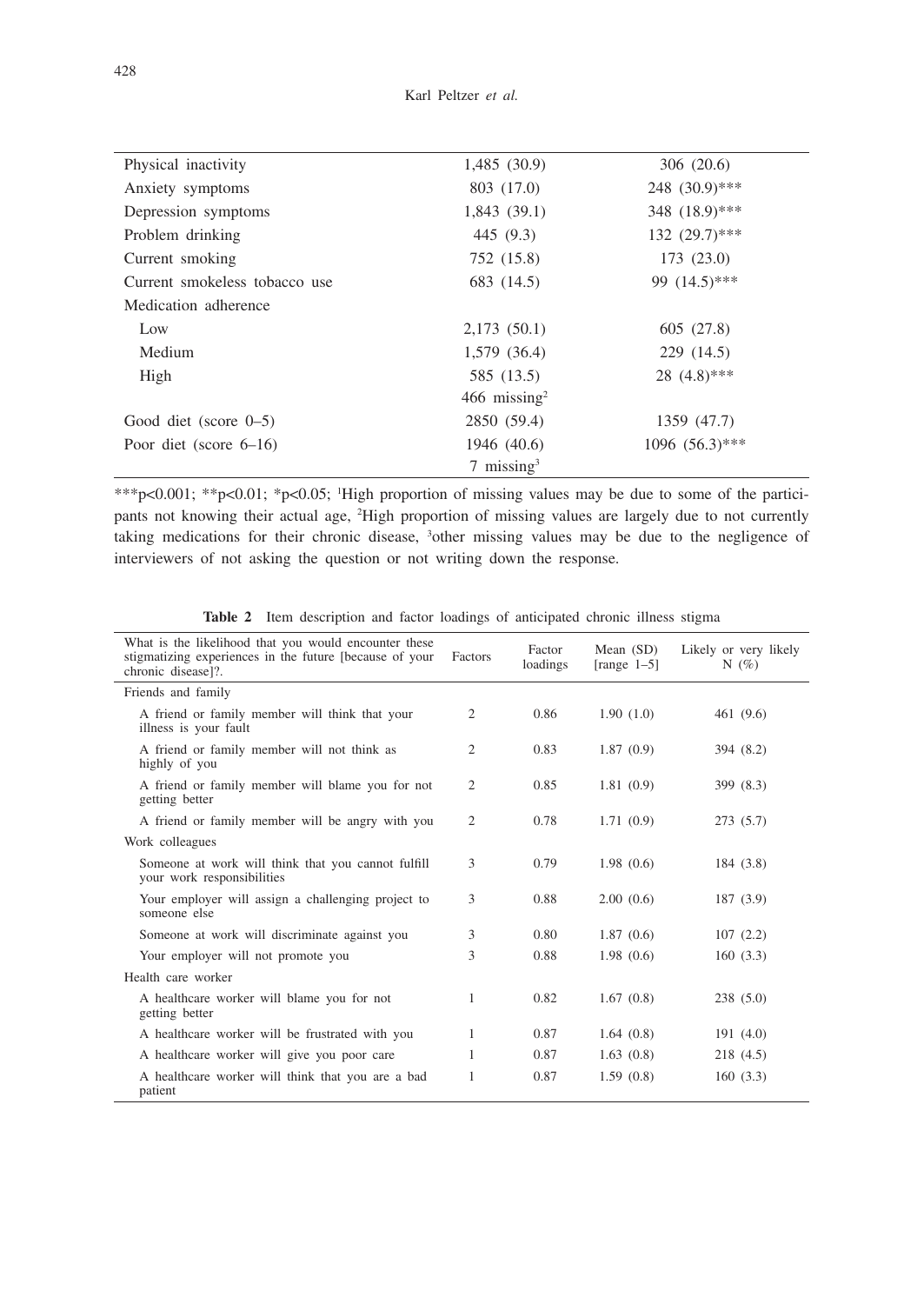*Anticipated chronic disease stigma by specific chronic disease* 

Participants had been diagnosed with at least one chronic condition in the past 12 months of which the six major ones were stomach and intestinal disease  $(40.3\%)$ , hypertension  $(29.2\%)$ , arthritis (18.9%), cardiovascular disease (16.8%), gout and other musculoskeletal conditions, such as chronic backaches (15.6%) and diabetes (10.6%) (Table 3).

| Chronic condition                                                              | Sample      | Chronic disease stigma index <sup>1</sup> |  |
|--------------------------------------------------------------------------------|-------------|-------------------------------------------|--|
|                                                                                | N $(\%)$    | Mean $(SD)$                               |  |
| Stomach and intestinal disease                                                 | 1,935(40.3) | 21.4(6.4)                                 |  |
| Hypertension                                                                   | 1,402(29.2) | 21.4(6.6)                                 |  |
| Arthritis                                                                      | 909 (18.9)  | 22.2(6.4)                                 |  |
| CVD (Cardiac failure, Coronary artery disease,<br>Cardiac arrhythmias, Stroke) | 804 (16.8)  | 22.2(6.8)                                 |  |
| Gout and other musculoskeletal conditions, such<br>as chronic backache         | 748 (15.6)  | 22.4(6.8)                                 |  |
| Diabetes mellitus                                                              | 509 (10.6)  | 20.8(6.7)                                 |  |
| Migraine or frequent headaches                                                 | 350 (7.3)   | 22.6(6.5)                                 |  |
| Chronic obstructive pulmonary disease (COPD)                                   | 308 (6.4)   | 21.4(6.1)                                 |  |
| Kidney disease                                                                 | 240 (5.0)   | 23.1(6.8)                                 |  |
| Liver disease                                                                  | 234 (4.9)   | 22.8(7.7)                                 |  |
| Asthma                                                                         | 219 (4.6)   | 21.9(6.6)                                 |  |
| Dyslipidemia                                                                   | 210 (4.4)   | 22.2(6.8)                                 |  |
| Mental disorder                                                                | 119(2.5)    | 23.5(6.6)                                 |  |
| Thyroid disease                                                                | 75 (1.6)    | 21.3(6.6)                                 |  |
| Cancer                                                                         | 72 (1.5)    | 24.0(6.6)                                 |  |
| Parkinson's disease                                                            | 69 (1.4)    | 21.7(5.4)                                 |  |
| Epilepsy                                                                       | 16(0.3)     | 24.3(5.4)                                 |  |

**Table 3** Stigma index according to chronic disease

1 Total anticipated stigma score

### *Associations with anticipated chronic disease stigma*

In multivariate analysis, sociodemographics (younger age, higher education, coming from Myanmar or Vietnam, being single, divorced or widowed, and rural residence), health status (having three or more chronic conditions, lower quality of life), health risk behavior (physical inactivity, poor diet, current smoking, problem drinking), and low medication adherence were found to be associated with anticipated chronic disease stigma (Table 4).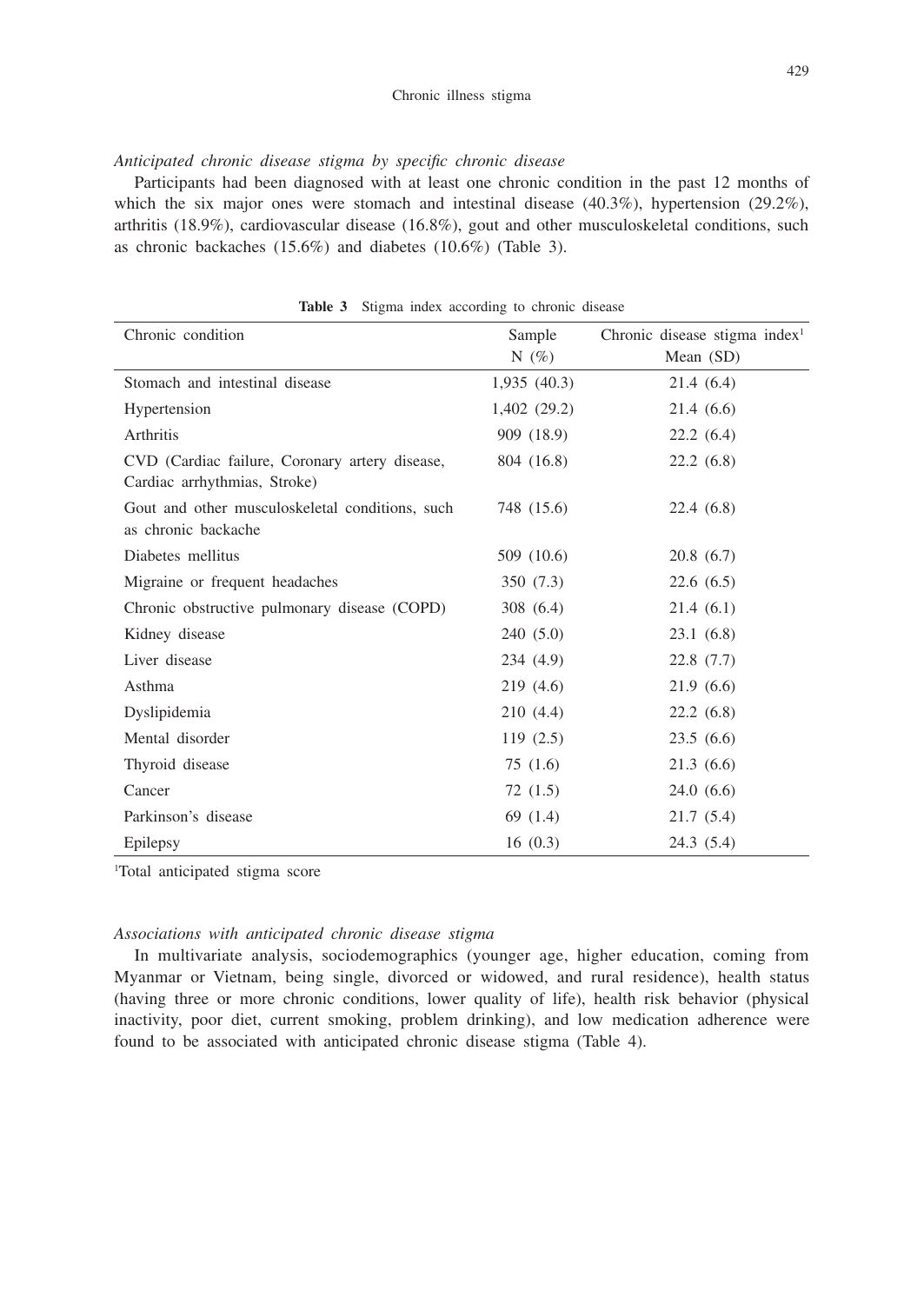| Variable                | Unadjusted Odds ratio and 95% confidence Adjusted Odds ratio and 95% confidence<br>interval of chronic disease stigma | interval of chronic disease stigma <sup>a</sup> |  |  |
|-------------------------|-----------------------------------------------------------------------------------------------------------------------|-------------------------------------------------|--|--|
| Sex                     |                                                                                                                       |                                                 |  |  |
| Female                  | 1 (Reference)                                                                                                         | 1 (Reference)                                   |  |  |
| Male                    | $1.25$ $(1.10-1.41)$ ***                                                                                              | $0.94(0.80-1.11)$                               |  |  |
| Age (in years)          |                                                                                                                       |                                                 |  |  |
| $18 - 45$               | 1 (Reference)                                                                                                         | 1 (Reference)                                   |  |  |
| $46 - 60$               | $0.93(0.81-1.07)$                                                                                                     | $0.96(0.80-1.14)$                               |  |  |
| $61 - 101$              | $0.79$ $(0.69-0.91)$ ***                                                                                              | $0.71(0.58-0.87)$ ***                           |  |  |
| Country                 |                                                                                                                       |                                                 |  |  |
| Cambodia                | 1 (Reference)                                                                                                         | 1 (Reference)                                   |  |  |
| Myanmar                 | $1.79$ $(1.55-2.06)$ ***                                                                                              | $5.67$ $(4.43-7.23)$ ***                        |  |  |
| Vietnam                 | 4.12 $(3.56-4.78)$ ***                                                                                                | 14.04 (10.43-18.90)***                          |  |  |
| Education               |                                                                                                                       |                                                 |  |  |
| Grade $0-5$             | 1 (Reference)                                                                                                         | 1 (Reference)                                   |  |  |
| Grade $6-11$            | $1.84$ $(1.58-2.04)$ ***                                                                                              | $2.02$ $(1.73-2.37)$ ***                        |  |  |
| Grade 12 or more        | $2.07$ $(1.77-2.42)$ ***                                                                                              | $2.23$ $(1.81-2.75)$ ***                        |  |  |
| Marital status          |                                                                                                                       |                                                 |  |  |
| Single/divorced/widowed | 1 (Reference)                                                                                                         | 1 (Reference)                                   |  |  |
| Married/cohabiting      | $0.87$ $(0.77-0.99)*$                                                                                                 | $0.85$ $(0.72 - 0.99)$ *                        |  |  |
| Employment status       |                                                                                                                       |                                                 |  |  |
| Not employed            | 1 (Reference)                                                                                                         |                                                 |  |  |
| Part-time employed      | $1.09(0.93-1.29)$                                                                                                     |                                                 |  |  |
| Full-time employed      | $0.94(0.83-1.07)$                                                                                                     |                                                 |  |  |
| Geolocality             |                                                                                                                       |                                                 |  |  |
| Rural                   | 1 (Reference)                                                                                                         | 1 (Reference)                                   |  |  |
| Urban                   | $0.43$ $(0.39-0.49)$ ***                                                                                              | $0.42$ $(0.36-0.49)$ ***                        |  |  |
| Chronic conditions      |                                                                                                                       |                                                 |  |  |
| One                     | 1 (Reference)                                                                                                         | 1 (Reference)                                   |  |  |
| Two                     | $0.92(0.81-1.05)$                                                                                                     | $1.11(0.95-1.30)$                               |  |  |
| Three or more           | $1.48$ $(1.26-1.73)$ ***                                                                                              | $1.93$ $(1.58-2.35)$ ***                        |  |  |
| Quality of Life         |                                                                                                                       |                                                 |  |  |
| Low                     | 1 (Reference)                                                                                                         | 1 (Reference)                                   |  |  |
| Medium                  | $0.86$ $(0.71-1.05)$                                                                                                  | $0.93(0.74 - 1.17)$                             |  |  |
| High                    | $0.60$ $(0.53-0.67)$ ***                                                                                              | $0.73$ $(0.63-0.85)$ ***                        |  |  |
| Physical inactivity     |                                                                                                                       |                                                 |  |  |
| No                      | 1 (Reference)                                                                                                         | 1 (Reference)                                   |  |  |
| Yes                     | $1.48$ $(1.31-1.68)$ ***                                                                                              | $1.28$ $(1.09-1.50)*$                           |  |  |
| Poor diet index (scale) | $1.06$ $(1.03-1.09)$ ***                                                                                              | $1.23$ $(1.18-1.28)$ ***                        |  |  |
| Anxiety symptoms        |                                                                                                                       |                                                 |  |  |
| No                      | 1 (Reference)                                                                                                         |                                                 |  |  |
| Yes                     | $1.06(0.91-1.23)$                                                                                                     |                                                 |  |  |
| Depression symptoms     |                                                                                                                       |                                                 |  |  |
| No                      | 1 (Reference)                                                                                                         | 1 (Reference)                                   |  |  |
| Yes                     | $0.77$ $(0.68 - 0.86)$ ***                                                                                            | $0.91(0.78 - 1.07)$                             |  |  |
| Problem drinking        |                                                                                                                       |                                                 |  |  |
| No                      | 1 (Reference)                                                                                                         | 1 (Reference)                                   |  |  |
| Yes                     | $1.75$ $(1.43-2.14)$ ***                                                                                              | $1.43$ $(1.10-1.86)$ **                         |  |  |

**Table 4** Odds ratio and 95% confidence interval of chronic disease stigma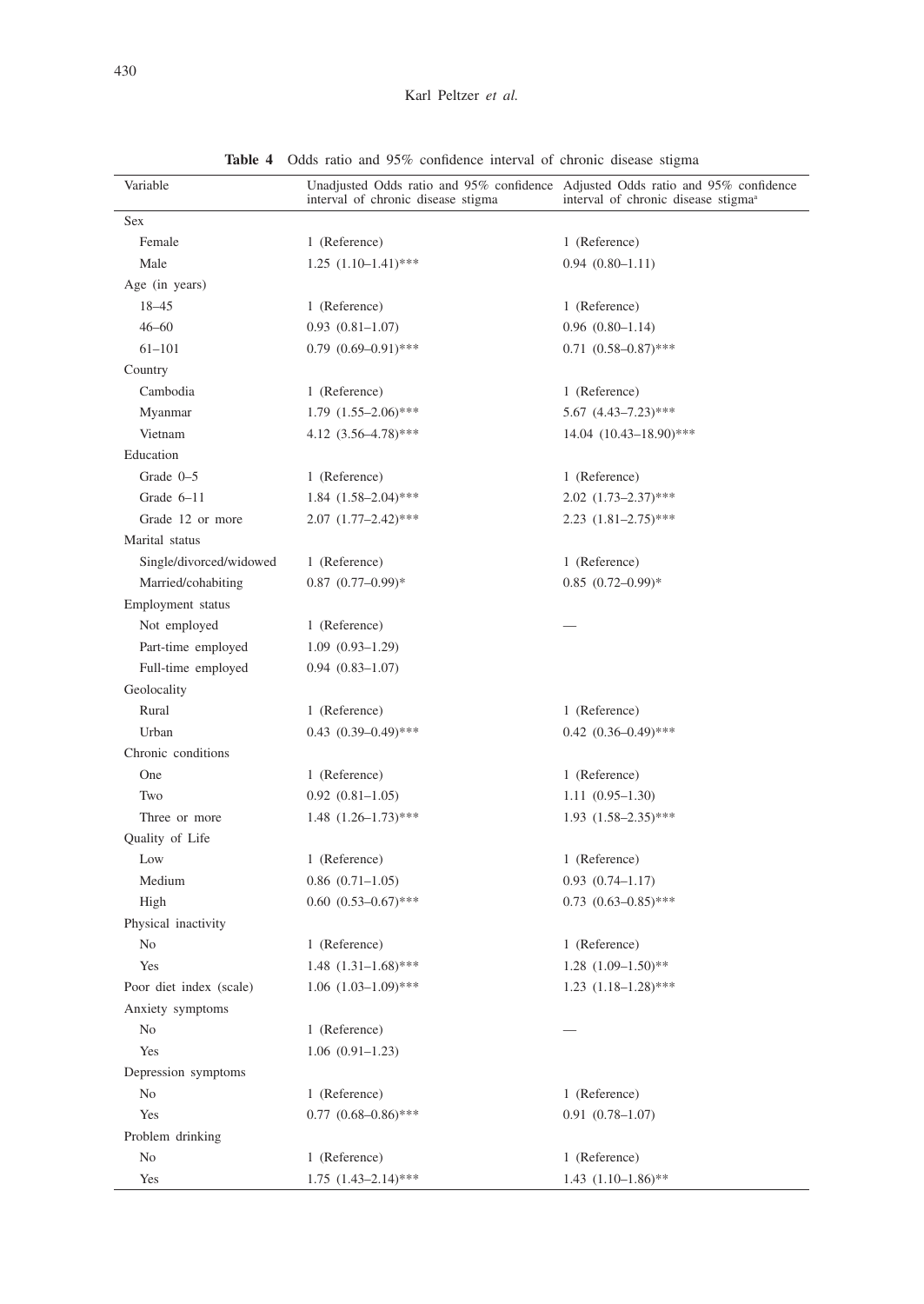| Current smoking               |                            |                          |  |
|-------------------------------|----------------------------|--------------------------|--|
| N <sub>o</sub>                | 1 (Reference)              | 1 (Reference)            |  |
| Yes                           | $1.42$ $(1.22 - 1.67)$ *** | $1.33$ $(1.08-1.65)$ **  |  |
| Current smokeless tobacco use |                            |                          |  |
| N <sub>o</sub>                | 1 (Reference)              | 1 (Reference)            |  |
| Yes                           | $0.75(0.64 - 0.89)$ ***    | $0.95(0.76-1.19)$        |  |
| Adherence                     |                            |                          |  |
| Low                           | 1 (Reference)              | 1 (Reference)            |  |
| Medium                        | $0.53$ $(0.46-0.60)$ ***   | $0.61$ $(0.53-0.71)$ *** |  |
| High                          | $0.68$ $(0.57-0.82)$ ***   | $0.69$ $(0.55-0.86)$ *** |  |

\*\*\*p<0.001; \*\*p<0.01; \*p<0.05; OR= Odds Ratio; CI=Confidence Interval <sup>a</sup>Hosmer and Lemeshow chi-square = 23.55,  $p = 0.003$ ; Nagelkerke  $R^2 = 0.26$ .

#### DISCUSSION

To our knowledge, this is one of the first studies investigating the relationship between chronic illness and stigma in Southeast Asia. The study found that among chronic disease patients with a variety of chronic illnesses across three Southeast Asian countries, 20.7% reported anticipating chronic disease stigma, which is higher than the results of the World Health Survey (WHS) study, in participating countries (15.5% among persons with significant activity limitation and a chronic physical condition).22) Perceived stigma was higher in the WHS general population-based study among persons with a mental disorder (21.9%) than among individuals without a mental disorder  $(10.6\%)^{22}$  In our study predominantly patients with a chronic physical condition (97.5%) and only 2.5% with a mental disorder had been included. In addition, 17.0% of the sample reported anxiety symptoms and 39.1% depression symptoms. Both having a mental disorder and anxiety and depression symptoms were in this study not associated with anticipated chronic disease stigma. This finding is contrary to previous studies, $19,20,22$  which showed that persons with mental disorders experience significantly higher perceived stigma than persons with chronic physical illness. It is possible that in our clinic-based sample the prevalence of patients with a mental disorder and their perceived chronic disease stigma was low, for persons with a mental disorder assessed in the general population perceive higher rates of perceived disease stigma, as found in the WHS survey, and may because of the high perceived stigma not seek health services and were therefore not found in our clinical sample.<sup>11,22</sup>) All the more, it is important to reduce perceived disease stigma, in particular in the known high perceived stigma diseases such as mental disorders to improve access to health care services.<sup>22)</sup>

This study was in agreement with previous studies<sup>16,23)</sup> and found that anticipated chronic disease stigma decreased with age. It is possible that having a chronic illness at a younger age and being single bear more stigma compared to older and married people because more chronic conditions may be expected with increasing age. Further, having a higher education was associated with higher anticipated chronic disease stigma, whereas in another study<sup>19)</sup>, lower education was associated with disease stigma. In particular, chronic disease patients from Vietnam in this study perceived high anticipated chronic disease stigma. This finding needs further investigation. Stigma reducing efforts might specifically target the younger and higher educated individuals.

In terms of health status and well-being, this study was in agreement with previous studies<sup>11,16,19,22,23)</sup> that having three or more chronic conditions and a lower quality of life was associated with higher anticipated chronic disease stigma. Earnshaw *et al.*3) posit that the association between greater stigma experience and lower quality of life may be explained by higher stress,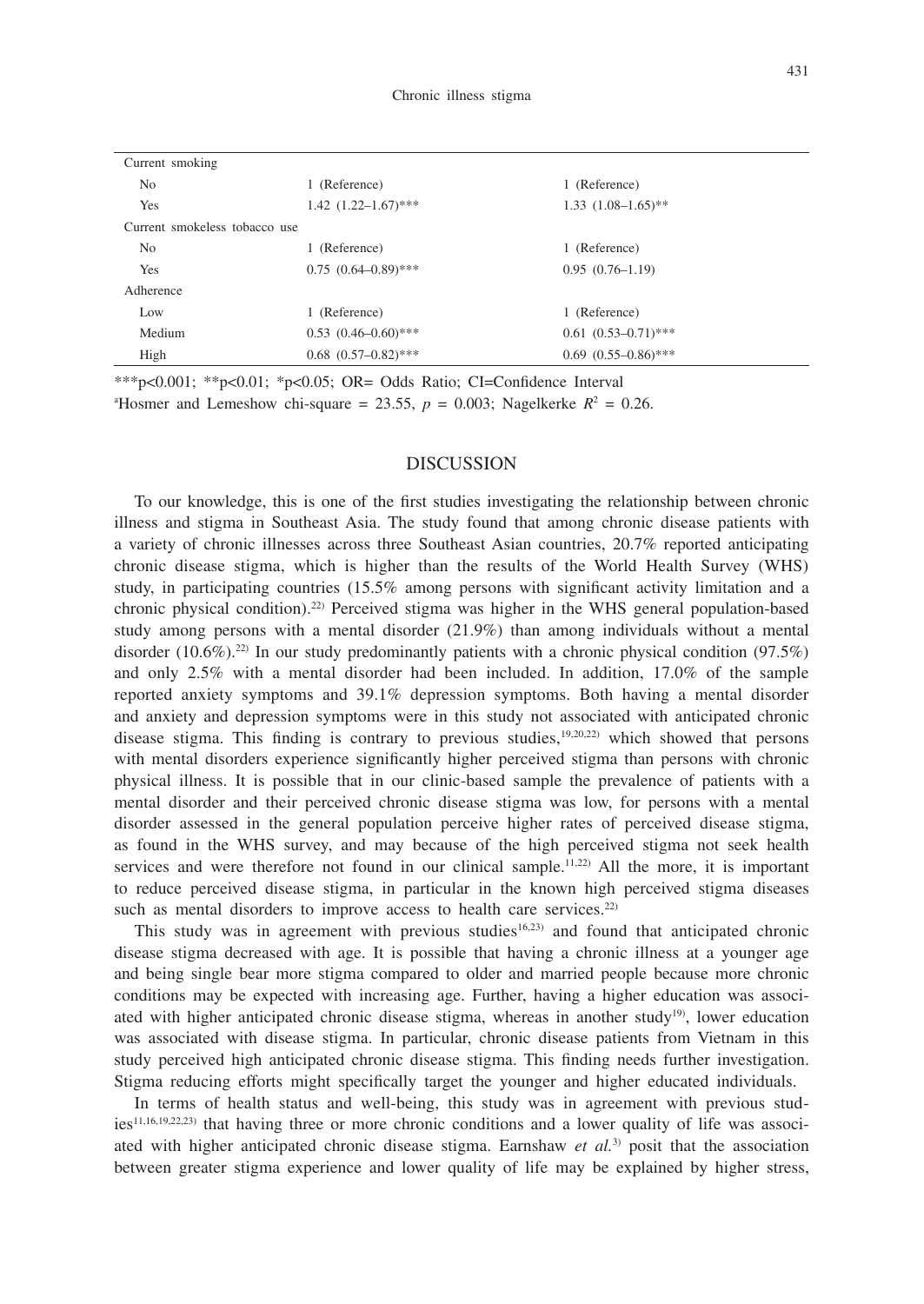lower social support and lower patient satisfaction associated with anticipated stigma. In principal component analysis, the first factor (health care workers) explained 51.3% of the variance, indicating the significant role of health care workers in the anticipated stigma of people living with chronic illnesses in this sample. Contrary to some other studies<sup>5,16</sup>, poor mental health was not found to be associated with higher anticipated chronic disease stigma.

Regarding health risk behaviors, this study found that physical inactivity, poor diet, current smoking and problem drinking were associated with anticipated chronic disease stigma. A similar result was found by Vaughn-Sandler *et al.*16) in relation to alcohol use and stigma. The possible relationship between various health risk behaviors and anticipated chronic disease stigma needs further investigation. In terms of smoking, there may have been an increase in the social unacceptability of smoking, $43$ ) leading to the perceived stigma associated with smoking. $44$ ) Further, problem drinking has been reported to be associated with perceived and community stigma, which undermine treatment seeking.<sup>45,46)</sup> Physical inactivity and unhealthy food intake are mainly seen as underlying causes of obesity.<sup>47)</sup>

In individuals with obesity perceptions of weight discrimination have been found to be common.48) It can be that, as some diseases believed to be controllable by health risk behaviors are the most stigmatized (such as HIV or lung cancer), $49$  the associated modifiable health risk behaviors such as smoking, problem drinking, poor diet and physical inactivity for a number of chronic lifestyle diseases become themselves also stigmatized. Health care workers should be aware of this, as chronic disease patients may hide their lifestyle habits such as smoking and drinking alcohol for fear of prejudice.<sup>44)</sup> Further, this study found, in agreement with some previous studies,24,25) an association between poor adherence to chronic disease medications and stigma. This is an important finding which should be included in chronic disease medication adherence management.

This study had several limitations. The study was cross-sectional; therefore, causal conclusions cannot be drawn. The investigation was carried out with chronic patients from conveniently selected health facilities in the study countries, and the inclusion of other health facilities could have produced different results. Another limitation of the study was that all the other information collected in the study was based on self-reporting. Although the scale used (CIASS) to measure anticipated stigma was a generic measure for the evaluation of a variety of chronic illnesses, key experiences unique to people living with specific chronic illnesses could have been overlooked.<sup>5)</sup> In this case, when studying specific chronic illnesses, possible supplementary questions to the CIASS may be asked.5) Further, some measures, such as stress, social support, functional limitations and patient satisfaction, have been found to be relevant in relation to anticipated stigma<sup>3,23)</sup> and may be included in future studies.

This study adds to the literature in showing a commonly reported prevalence of anticipated chronic disease stigma in Southeast Asian countries and despite between country variation in anticipated chronic disease stigma, having several chronic conditions, poorer quality of life, several health risk behaviors (physical inactivity, problem drinking, smoking and a poor diet) and low medication adherence demonstrated a robust association with anticipated chronic disease stigma. Further, the study found that between three distinct sources of anticipated disease stigma, compared to friends and family and work colleagues, health care workers were the largest source of anticipated illness stigma. This finding is important for health care workers in the intervention of the negative relationship between anticipated illness stigma and well-being and health behavior. Finally, the Chronic Illness Anticipated Stigma Scale (CIASS) had been evaluated with persons living with chronic illnesses in the United States<sup>5</sup> and this study confirmed the three-factor structure of the CIASS across chronic disease populations in three Southeast Asian countries.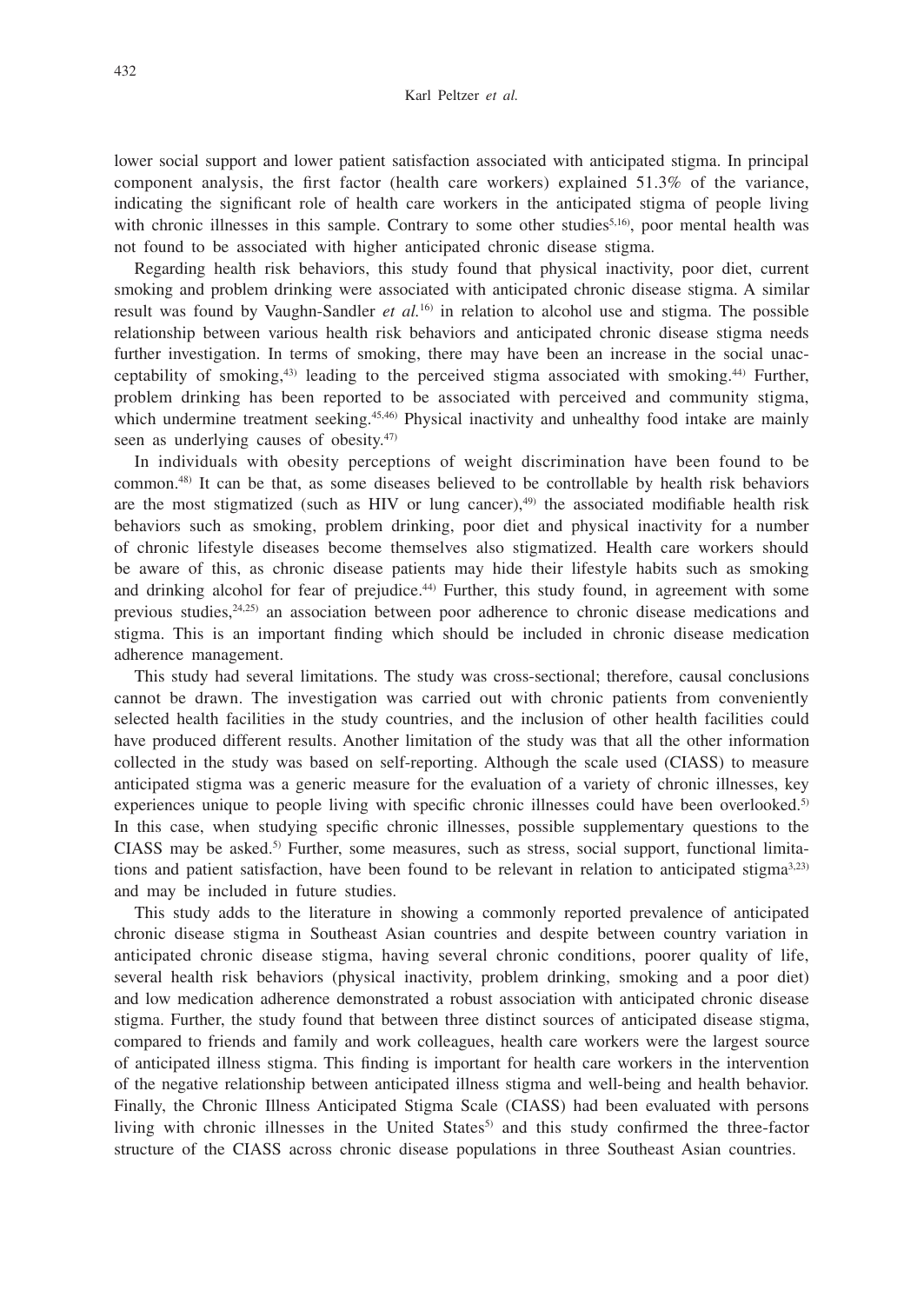### **CONCLUSION**

In conclusion, the assessment of chronic illness stigma in this study demonstrated the possible consequences of anticipated stigma on the health and behavior of people living with chronic diseases. Several factors for the CIASS were identified that can help guide interventions to reduce chronic illness stigma in this population.

# ACKNOWLEDGMENT

This research project is supported by Mahidol University.

# CONFLICT OF INTEREST

The authors declare no conflict of interest.

## **REFERENCES**

- 1) Weiss M, Ramakrishna J, Somma, D. Health-related stigma: rethinking concepts and interventions. *Psychol Health Med*, 2006; 11: 277–287.
- 2) Scambler G. Health-related stigma. *Sociol Health Illn*, 2009; 31: 441–455.
- 3) Earnshaw VA, Quinn DM, Park CL. Anticipated stigma and quality of life among people living with chronic illnesses. *Chronic Illn*, 2012; 8: 79–88.
- 4) Goffman E. *Stigma: notes on the management of spoiled identify*, 1986, Simon & Schuster, New York.
- 5) Earnshaw VA, Quinn DM, Kalichman, SC, Park CL. Development and psychometric evaluation of the Chronic Illness Anticipated Stigma Scale. *J Behav Med*, 2013; 36: 270–282.
- 6) Kang M, Kim J, Bae SS, Choi YJ, Shin DS. Older adults' perception of chronic illness management in South Korea. J Prev Med Public Health, 2014; 47: 236–243.
- 7) Markle GL, Attell BK, Treiber LA. Dual, yet dueling illnesses: multiple chronic illness experience at midlife. *Qual Health Res*, 2015; 25: 1271–1282.
- 8) McGonagle AK, Barnes-Farrell JL. Chronic illness in the workplace: stigma, identity threat and strain. *Stress Health*, 2014; 30: 310–321.
- 9) Chambers SK, Baade P, Youl P, Aitken J, Occhipinti S, Vinod S, *et al.* Psychological distress and quality of life in lung cancer: the role of health-related stigma, illness appraisals and social constraints. *Psychooncology*, 2015; 24: 1569–1577.
- 10) Phelan SM, Griffin JM, Jackson GL, Zafar SY, Hellerstedt W, Stahre M, *et al.* Stigma, perceived blame, self-blame, and depressive symptoms in men with colorectal cancer. *Psychooncology*, 2013; 22: 65–73.
- 11) Earnshaw VA, Quinn DM. The impact of stigma in healthcare on people living with chronic illnesses. *J Health Psychol*, 2012; 17: 157–168.
- 12) Holloway I, Sofaer-Bennett B, Walker J. The stigmatisation of people with chronic back pain. *Disability Rehabil*, 2007; 29: 1456–1464.
- 13) Bedi M, Devins GM. Cultural considerations for South Asian women with breast cancer. *J Cancer Surviv*, 2016; 10: 31–50.
- 14) Young WB, Park JE, Tian IX, Kempner J. The stigma of migraine. *PLoS One*, 2013; 8: e54074.
- 15) Johnson JL, Campbell AC, Bowers M, Nichol AM. Understanding the social consequences of chronic obstructive pulmonary disease: the effects of stigma and gender. *Pro Am Thorac Society*, 2007; 4: 680–682.
- 16) Vaughn-Sandler V, Sherman C, Aronsohn A, Volk ML. Consequences of perceived stigma among patients with cirrhosis. *Dig Dis Sci*, 2014; 59: 681–686.
- 17) Waugh OC, Byrne DG, Nicholas MK. Internalized stigma in people living with chronic pain. *J Pain*, 2014; 15: 550.e1–10.
- 18) Jacoby A, Snape D, Baker GA. Epilepsy and social identity: the stigma of a chronic neurological disorder. *Lancet Neurol*, 2005; 4: 171–178.
- 19) Alonso J, Buron A, Rojas-Farreras S, de Graaf R, Haro JM, de Girolamo G, Bruffaerts R, *et al.* Perceived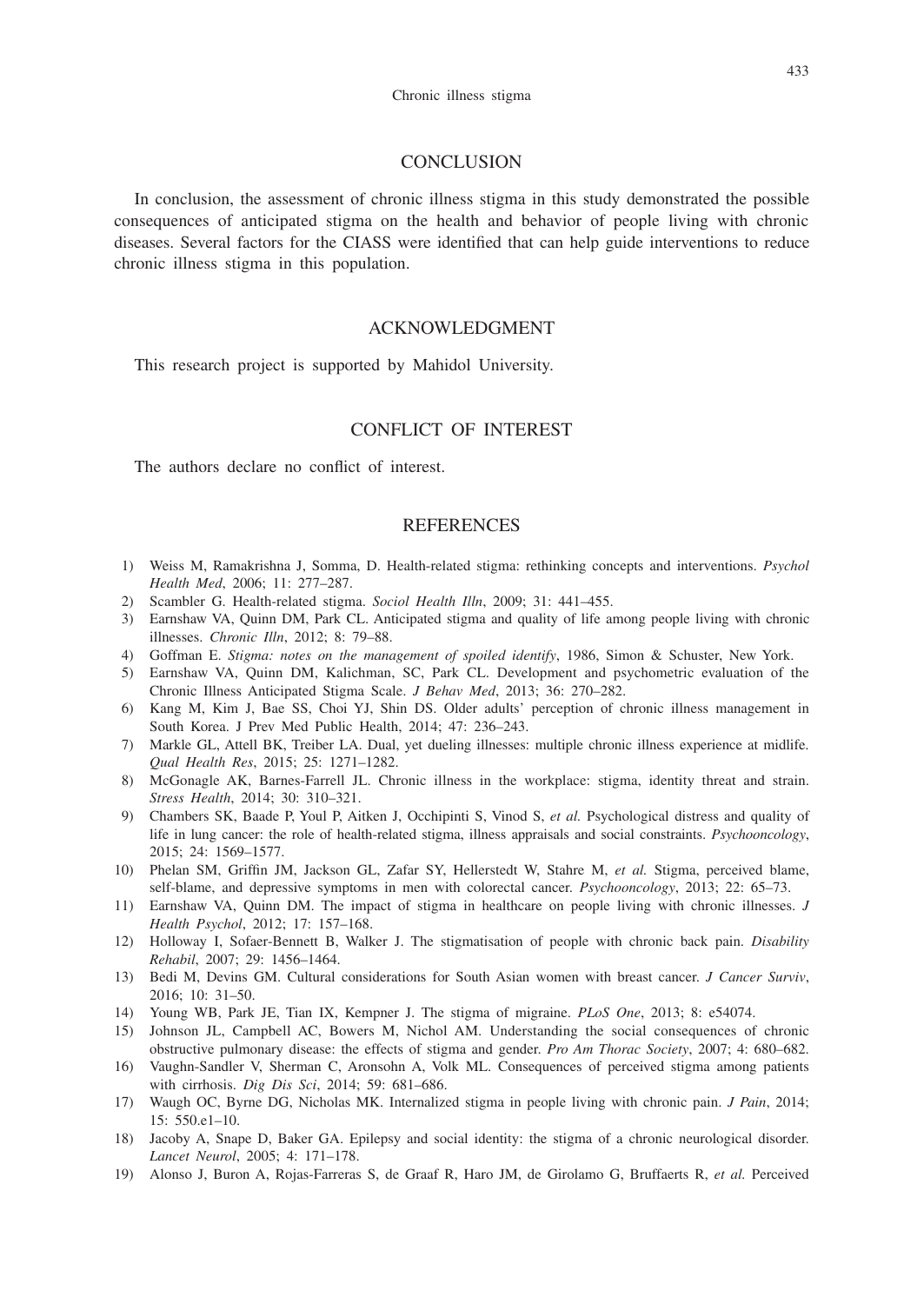stigma among individuals with common mental disorders. *J Affect Dis*, 2009; 118: 180–186.

- 20) Dharitri R, Rao SN, Kalyanasundaram S. Stigma of mental illness: An interventional study to reduce its impact in the community. *Indian J Psychiatry*, 2015; 57: 165–173.
- 21) Hermanns M. The invisible and visible stigmatization of Parkinson's disease. *J Am Assoc Nurse Pract*, 2013; 25: 563–566.
- 22) Alonso J, Buron A, Bruffaerts R, He Y, Posada-Villa J, Lepine JP, *et al.* Association of perceived stigma and mood and anxiety disorders: results from the World Mental Health Surveys. *Acta Psychiat Scand*, 2008; 118: 305–314.
- 23) Brown RL. Perceived stigma among people with chronic health conditions: the influence of age, stressor exposure, and psychosocial resources. *Res Aging*, 2015; 37: 335–360.
- 24) James BO, Omoaregba JO. Prevalence and predictors of poor medication adherence among out-patients at a psychiatric hospital in Benin City, Nigeria. *Int J Psychiat Clin Pract*, 2011; 15: 27–34.
- 25) Taft TH, Keefer L, Artz C, Bratten J, Jones MP. Perceptions of illness stigma in patients with inflammatory bowel disease and irritable bowel syndrome. *Qual Life Res*, 2011; 20: 1391–1399.
- 26) Htet S, Alam K, Mahal A. Economic burden of chronic conditions among households in Myanmar: the case of angina and asthma. *Health Pol Plan*, 2015; 30: 1173–1183.
- 27) Ir P, Men C, Lucas H, Meessen B, Decoster K, Bloom G, *et al.* Self-reported serious illnesses in rural Cambodia: a cross-sectional survey. *PLoS One*, 2010; 5: e10930.
- 28) Jacobs RJ, Collias BA, Rana AM, Wallace EM, Kane MN, Boesler DR. Identification of musculoskeletal disorders in medically underserved regions of South America and Vietnam. *J Am Osteopath Assoc*, 2015; 115: 12–22.
- 29) Lâm HT, Ekerljung L, Ng NF, Rönmark E, Larsson K, Lundbäck B. Prevalence of COPD by disease severity in men and women in northern Vietnam. *COPD*, 2014; 11: 575–581.
- 30) Lim S, Lam DC, Muttalif AR, Yunus F, Wongtim S, Lan le TT, *et al.* Impact of chronic obstructive pulmonary disease (COPD) in the Asia-Pacific region: the EPIC Asia population-based survey. *Asia Pac Fam Med*, 2015; 14: 4.
- 31) Low WY, Lee YK, Samy AL. Non-communicable diseases in the Asia-Pacific region: Prevalence, risk factors and community-based prevention. *Int J Occup Med Environ Health*, 2015; 28: 20–26.
- 32) Siegel KR, Patel SA, Ali MK. Non-communicable diseases in South Asia: contemporary perspectives. *Br Med Bull*, 2014; 111: 31–44.
- 33) Thomas B, van Pelt M, Mehrotra R, Robinson-Cohen C, LoGerfo J. An estimation of the prevalence and progression of chronic kidney disease in a rural diabetic Cambodian population. *PLoS One*, 2014; 9: e86123.
- 34) Lee GB, Charn TC, Chew ZH, Ng TP. Complementary and alternative medicine use in patients with chronic diseases in primary care is associated with perceived quality of care and cultural beliefs. *Fam Pract*, 2004; 21: 654–660.
- 35) Power M. Development of a common instrument for quality of life. In A. Nosikov and C. Gudex (Eds.), *EUROHIS: Developing Common Instruments for Health Survey*s, pp. 145–163, 2003, IOS Press, Amsterdam.
- 36) World Health Organisation (WHO). Global Physical Activity Surveillance. Retrieved at http://www.who.int/ chp/steps/GPAQ/en/index.html, accessed 2 December 2014.
- 37) Armstrong T, Bull F. Development of the World Health Organization Global Physical Activity Questionnaire (GPAQ). *J Pub Health*, 2006; 14: 66–70.
- 38) Gaskins N, Sloane P, Mitchell C, Ammerman A, Ickes S, Williams C. Poor nutritional habits: a modifiable predecessor of chronic illness? A North Carolina Family Medicine Research Network (NC-FM-RN) study. *J Am Board Fam Med*, 2007; 20: 124–134.
- 39) World Health Organization (WHO). Guidelines for controlling and monitoring the tobacco epidemic, 1998, WHO, Geneva, Switzerland.
- 40) Bush K, Kivlahan DR, McDonell MB, Fihn SD, Bradley KA. The AUDIT alcohol consumption questions (AUDIT-C): an effective brief screening test for problem drinking. Ambulatory Care Quality Improvement Project (ACQUIP). Alcohol Use Disorders Identification Test. *Arch Intern Med*, 1998; 158: 1789–1795.
- 41) Zigmond AS, Snaith RP. The hospital anxiety and depression scale. *Acta Psychiat Scand*, 1983; 67: 361–370.
- 42) Morisky DE, Ang A, Krousel-Wood M, Ward HJ. Predictive validity of a medication adherence measure in an outpatient setting. *J Clin Hypert*, 2008; 10: 348–354.
- 43) Stuber J, Galea S, Link BG. Smoking and the emergence of a stigmatized social status. *Soc Sci Med*, 2008; 67: 420–430.
- 44) Castaldelli-Maia JM, Ventriglio A, Bhugra D. Tobacco smoking: From 'glamour' to 'stigma'. A comprehensive review. *Psychiatry Clin Neurosci*, 2016; 70: 24–33.
- 45) Fortney J, Mukherjee S, Curran G, Fortney S, Han X, Booth BM. Factors associated with perceived stigma